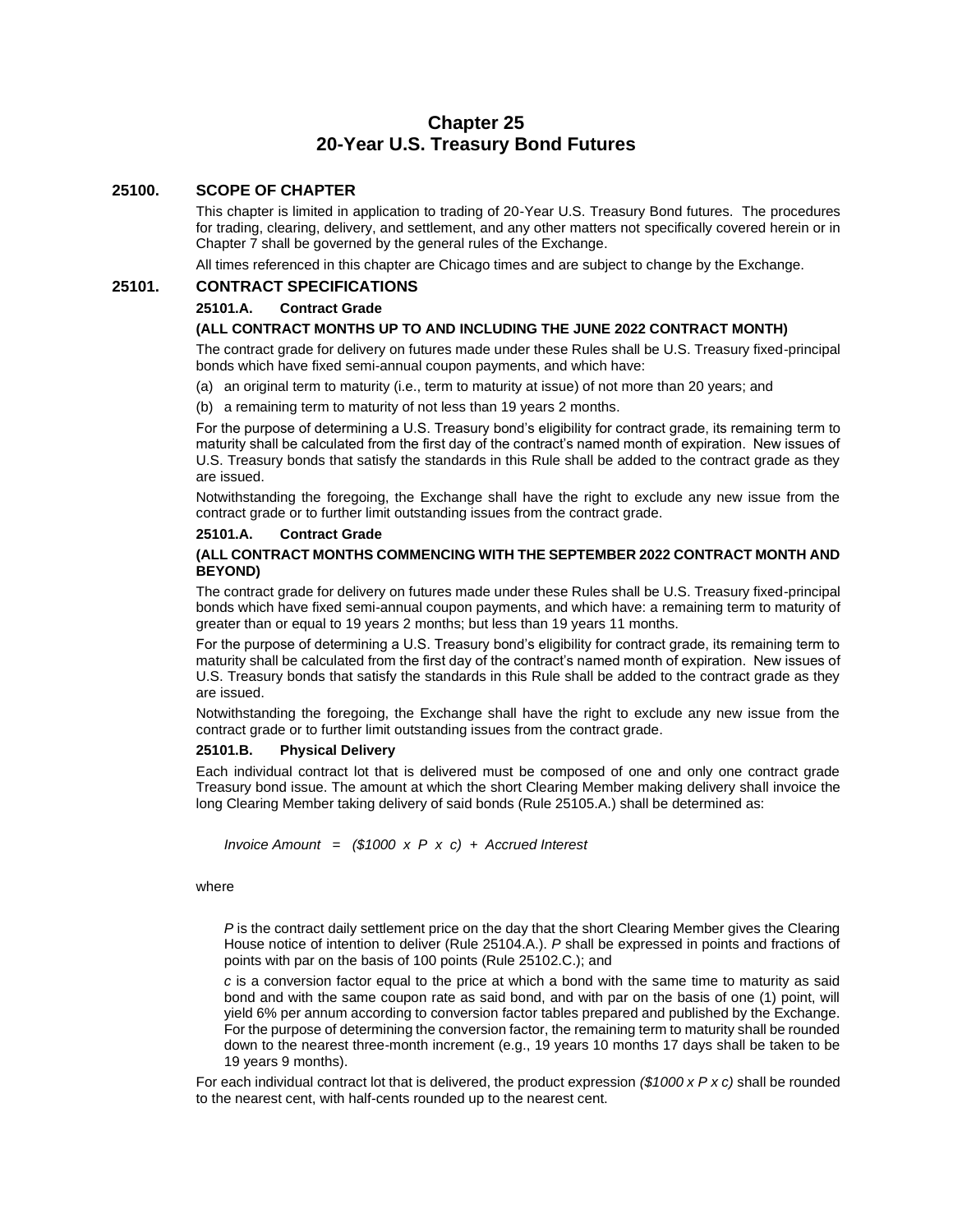Example: Assume that *P* is 100 and 25.5/32nds. Assume that *c* is 0.9633. The product expression *(\$1000 x P x c)* is found to be \$97,097.6296875. The rounded amount that enters into determination of the *Invoice Amount* is \$97,097.63.

In the determination of the *Invoice Amount* for each individual contract lot being delivered, *Accrued Interest* shall be charged to the long Clearing Member taking delivery by the short Clearing Member making delivery, in accordance with 31 CFR Part 306--General Regulations Governing U.S. Securities, Subpart E--Interest. See also Rule 25102.B.

# **25102. TRADING SPECIFICATIONS**

The number of contract expiration months open for trading at a given time shall be determined by the Exchange.

## **25102.A. Trading Schedule**

The hours for trading shall be determined by the Exchange. On the last day of trading in an expiring contract (Rule 25102.F.), the close of the expiring contract shall begin at 12:00 noon and trading shall be permitted thereafter for a period not to exceed one minute.

### **25102.B. Trading Unit**

The unit of trading shall be U.S. Treasury Bonds having a face value at maturity of one hundred thousand dollars (\$100,000) or multiples thereof.

### **25102.C. Price Increments**

Par shall be on the basis of 100 points, with each point equal to \$1,000 per contract. The minimum price fluctuation shall be one thirty-second of one point (equal to \$31.25 per contract), except for intermonth spreads for which the minimum price fluctuation shall be one quarter of one thirty-second of one point (equal to \$7.8125 per contract). Contracts shall not be made on any other price basis.

## **25102.D. Special Price Fluctuation Limits**

At the commencement of each trading day, the contract shall be subject to special price fluctuation limits as set forth in Rule 589 and in the Special Price Fluctuation Limits Table in the Interpretations & Special Notices Section of Chapter 5.

### **25102.E. Position Limits, Exemptions, Position Accountability and Reportable Levels**

The applicable position limits and/or accountability levels, in addition to the reportable levels, are set forth in the Position Limit, Position Accountability and Reportable Level Table in the Interpretations & Special Notices Section of Chapter 5.

A Person seeking an exemption from position limits for bona fide commercial purposes shall apply to the Market Regulation Department on forms provided by the Exchange, and the Market Regulation Department may grant qualified exemptions in its sole discretion.

Refer to Rule 559 for requirements concerning the aggregation of positions and allowable exemptions from the specified position limits.

#### **25102.F. Termination of Trading**

No trades in an expiring contract shall be made during the last 7 business days of the contract's named month of expiration. Any contract remaining open after the last day of trading must be either:

(a) settled by physical delivery no later than the last business day of the contract's named month of expiration (Rule 25103.); or

(b) liquidated by means of a bona fide Exchange of Futures for Related Position (Rule 538.) no later than 12:00 noon on the fifth business day preceding the last business day of the contract's named month of expiration.

## **25103. DATE OF DELIVERY**

Delivery of contract grade U.S. Treasury bonds may be made by a short Clearing Member upon any business day of the contract delivery month that the short Clearing Member may select. The contract delivery month shall be defined so as to commence on, and to include, the first business day of the contract's named month of expiration, and to extend to, and to include, the last business day of the contract's named month of expiration.

## **25104. DELIVERIES ON EXPIRING FUTURES CONTRACTS**

Deliveries against expiring contracts shall be by book-entry transfer between accounts of Clearing Members at qualified banks (Rule 25109.) in accordance with 31 CFR Part 306--General Regulations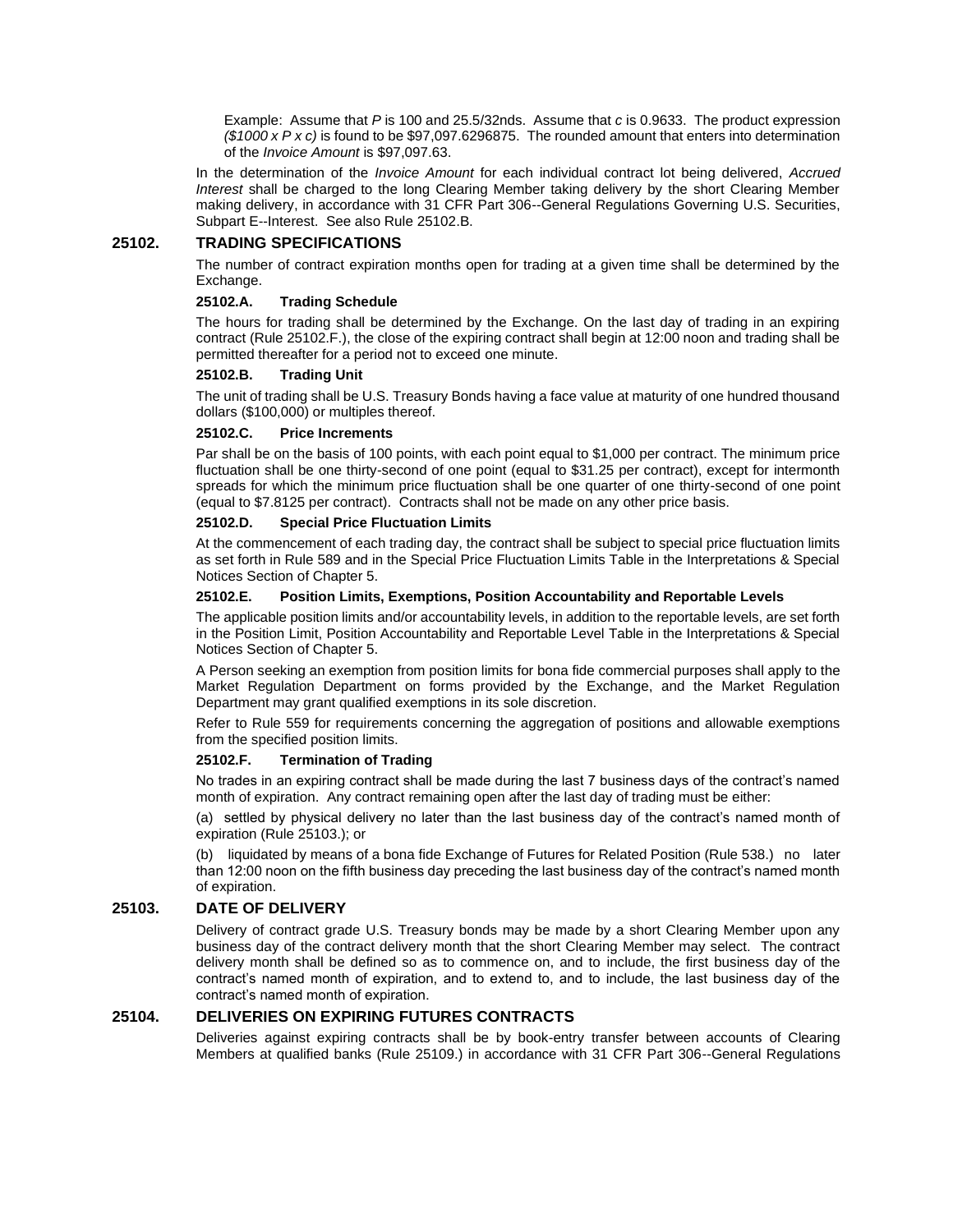Governing U.S. Securities, Subpart O--Book-Entry Procedure, and 31 CFR Part 357--Regulations Governing Book-Entry of U.S. Treasury Bonds, Notes and Bills held in Legacy Treasury Direct®.

Deliveries against an expiring contract can be made no earlier than the first business day of the contract's named month of expiration, and no later than the last business day of the contract's named month of expiration (Rule 25103.).

All deliveries must be assigned by the Clearing House.

## **25104.A. Day of Intention**

No later than 6:00 p.m. on the second business day preceding the intended day of delivery, the short Clearing Member must tender to the Clearing House all notices of intention to make delivery such as it has received from its customers who are short.

Where a futures commission merchant, as a Clearing Member, has an interest both long and short for customers on its own books, it must tender all such notices of intention to deliver.

To each short Clearing Member who has issued a notice of intention to make delivery, the Clearing House shall assign long Clearing Members who shall be obligated to take delivery. Upon making such assignment, the Clearing House shall promptly furnish to each short Clearing Member making delivery the names of the long Clearing Members assigned to take delivery from such short Clearing Member.

### **25104.B. Day of Delivery**

No later than 7:30 a.m. on the day of delivery, the long Clearing Member taking delivery must make funds available, and must notify its bank to accept contract grade U.S. Treasury bonds (Rules 25101.A. and 25105.A.) and to remit federal funds to the account of the short Clearing Member making delivery, at the short Clearing Member's bank.

In the event the long Clearing Member taking delivery does not agree with the terms of the invoice received from the short Clearing Member making delivery (Rule 25105.A.), the long Clearing Member must notify the short Clearing Member, and the dispute must be settled no later than 9:30 a.m. on the day of delivery.

No later than 10:00 a.m. on the day of delivery, the short Clearing Member making delivery must have contract grade U.S. Treasury bonds (Rules 25101.A. and 25105.) in place at its bank, in delivery form that is acceptable to its bank, and must notify its bank to transfer said U.S. Treasury bonds by book entry, on a delivery versus payment basis (Rule 25107.), to the account of the long Clearing Member taking delivery, at the long Clearing Member's bank.

No later than 1:00 p.m. on the day of delivery, contract grade U.S. Treasury bonds must be transferred, and payment must be made.

# **25105. SELLER'S INVOICE NOTIFICATION TO BUYER**

#### **25105.A. Invoice Terms**

Each short Clearing Member making delivery shall prepare invoices addressed to each long Clearing Member assigned to take delivery from such short Clearing Member (Rule 25104.A.). Said invoices shall:

(a) identify the U.S. Treasury bonds that the short Clearing Member shall tender to said long Clearing Member; and

(b) show the amounts which said long Clearing Member must pay to said short Clearing Member in settlement of the actual delivery of said U.S. Treasury bonds, based on the delivery prices established by the Clearing House, and adjusted for accrued interest (Rule 25101.B.).

#### **25105.B. Day of Notification**

In the case of deliveries to be made prior to the last permissible day of delivery (Rule 25103.), each short Clearing Member making delivery shall submit said invoices to the Clearing House by 2:00 p.m. on the business day preceding the day of delivery. In the case of deliveries to be made on the last permissible day of delivery, the short Clearing Member shall submit such invoices to the Clearing House by 3:00 p.m. on the business day preceding the day of delivery. Upon receipt of such invoices, the Clearing House shall promptly furnish them to the long Clearing Members to whom they are addressed.

## **25106. BUYER'S BANKING NOTIFICATION TO SELLER**

No later than 4:00 p.m. on the business day preceding the day of delivery, the long Clearing Member taking delivery shall provide the short Clearing Member making delivery with a Banking Notification form which shall include:

- (a) date of delivery;
- (b) identification number and name of the long Clearing Member taking delivery;